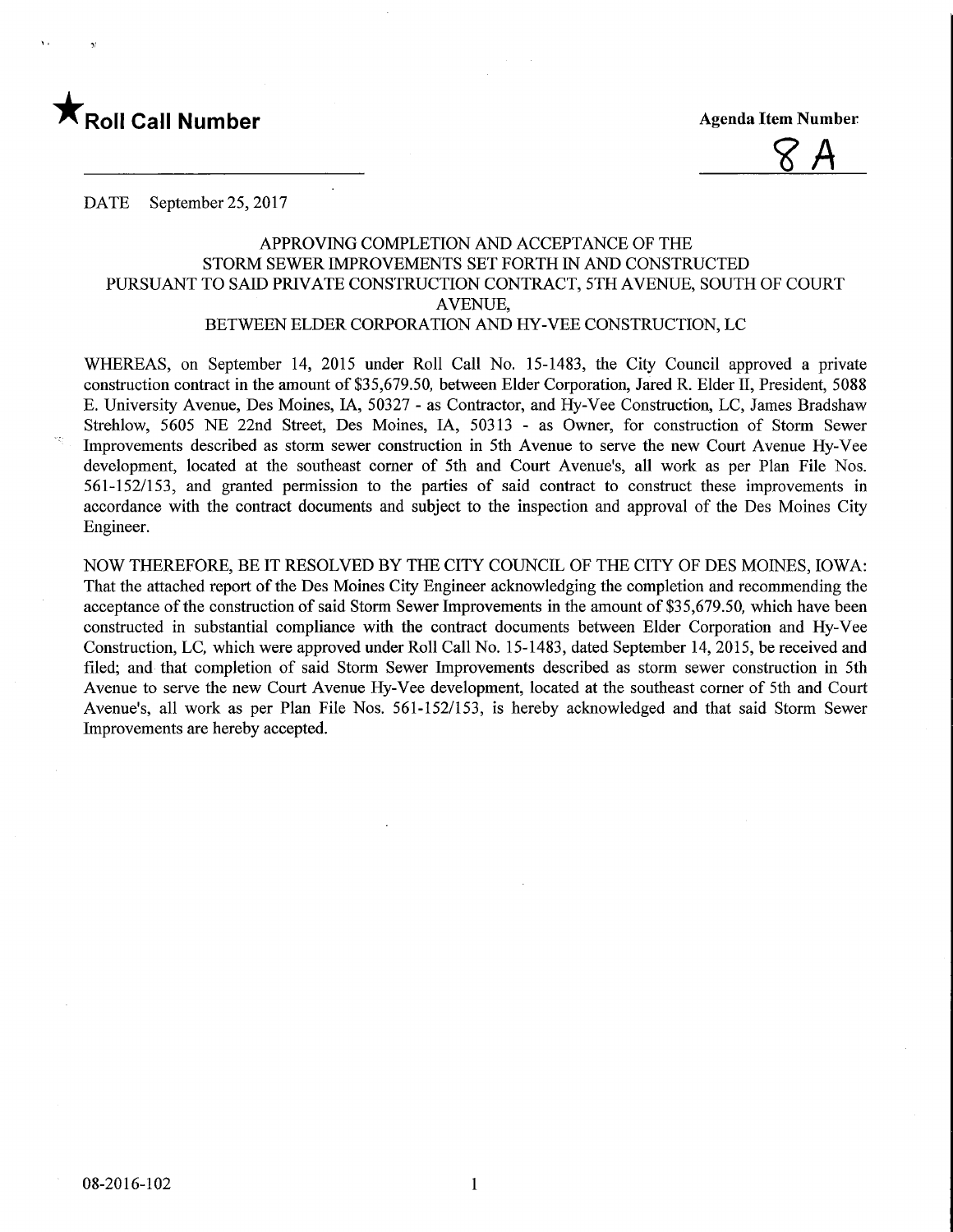# **T** Roll Call Number **Agenda Item Number** Agenda Item Number



DATE September 25, 2017

Activity ID 08-2016-102

Moved by to adopt.

FORM APPROVED:

Kathleen Vanderpool

Deputy City Attorney

**PUC** Funding Source: All project costs are to be paid by the Owner(s), Hy-Vee Construction, LC

| <b>COUNCIL ACTION</b>                    | <b>YEAS</b> | <b>NAYS</b> | <b>PASS</b> | <b>ABSENT</b> |  |
|------------------------------------------|-------------|-------------|-------------|---------------|--|
| <b>COWNIE</b>                            |             |             |             |               |  |
| <b>COLEMAN</b>                           |             |             |             |               |  |
| <b>GATTO</b>                             |             |             |             |               |  |
| <b>GRAY</b>                              |             |             |             |               |  |
| <b>HENSLEY</b>                           |             |             |             |               |  |
| <b>MOORE</b>                             |             |             |             |               |  |
| WESTERGAARD                              |             |             |             |               |  |
| <b>TOTAL</b>                             |             |             |             |               |  |
| <b>MOTION CARRIED</b><br><b>APPROVED</b> |             |             |             |               |  |
|                                          |             |             |             |               |  |
|                                          |             |             |             |               |  |
|                                          |             |             |             |               |  |
|                                          |             |             |             | Mayor         |  |

I, Diane Rauh, City Clerk of said City Council, hereby certify that at a meeting of the City Council, held on the above date, among other proceedings the above was adopted.

IN WITNESS WHEREOF, I have hereunto set my hand and affixed my seal the day and year first above written.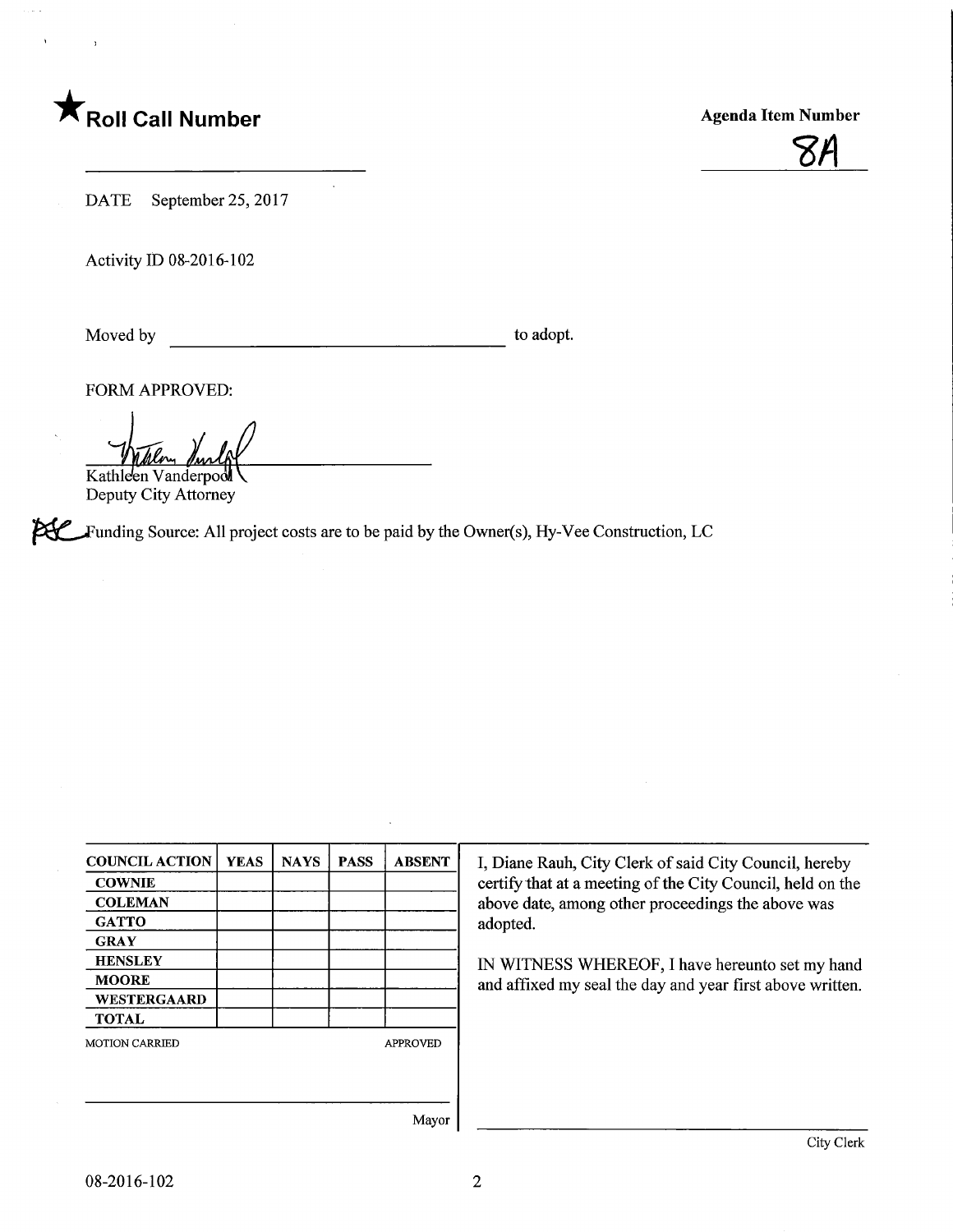



sfile-dates

 $\boldsymbol{E}$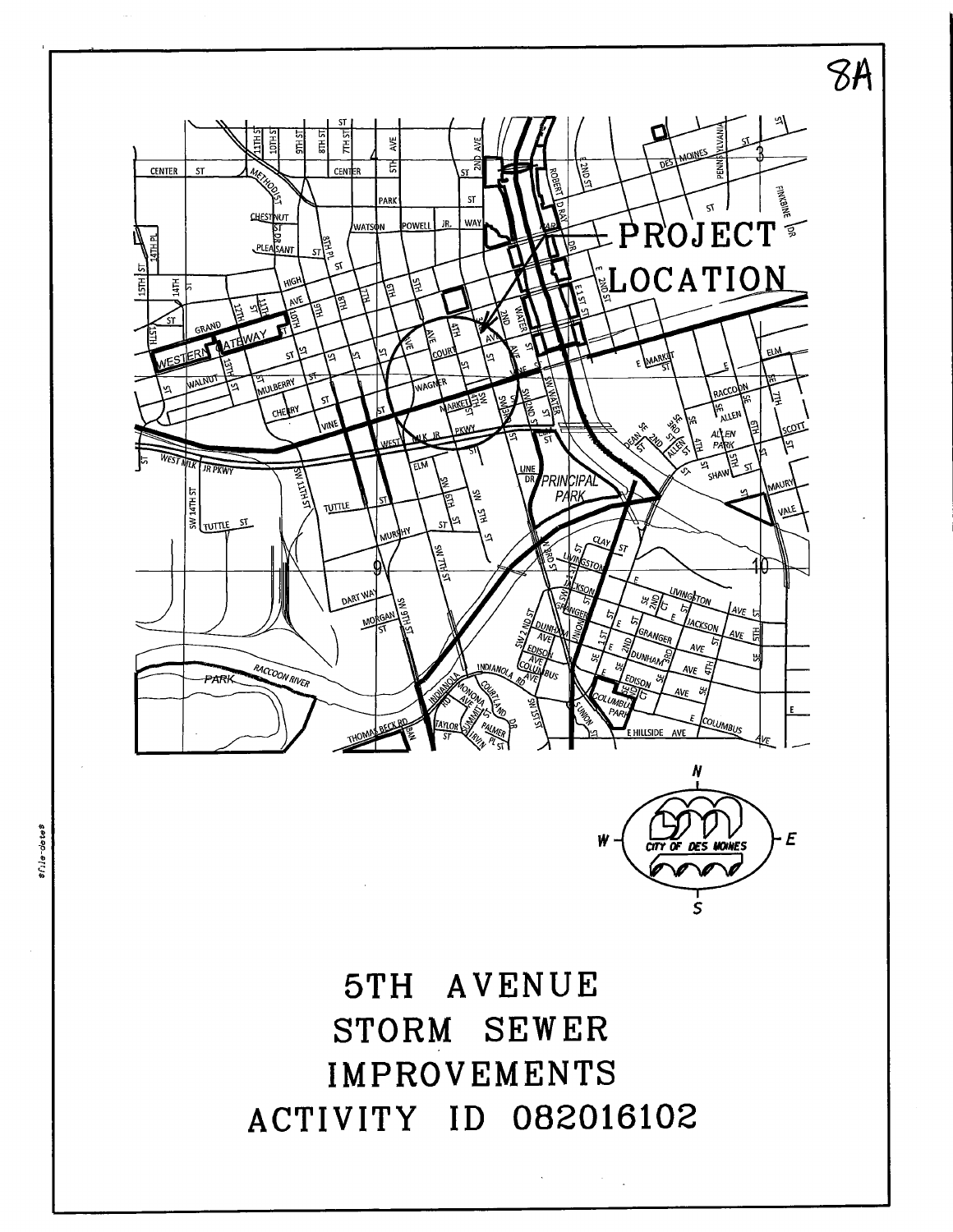September 25, 2017



# **CERTIFICATION OF COMPLETION**

#### **AGENDA HEADING:**

Approving completion and recommending acceptance of the Private Construction Contract for Storm Sewer Improvements 5th Avenue, south of Court Avenue, between Elder Corporation and Hy-Vee Construction, LC.

#### SYNOPSIS:

Approve the Des Moines City Engineer's Certification of Completion, acknowledge the completion and accept construction of said improvement.

## FISCAL IMPACT:

## Amount: \$35,679.50 As-Built Contract Cost

Funding Source: No Cost to the City of Des Moines; all costs are to be paid by the Owner, Hy-Vee Construction, LC

### CERTIFICATION OF COMPLETION:

On September 14, 2015, under Roll Call No. 15-1483, the City Council approved a private construction contract in the amount of \$35,679.50, between Elder Corporation, Jared R. Elder U, President, 5088 E. University Avenue, Des Moines, IA 50327 - as Contractor, and Hy-Vee Construction, LC, James Bradshaw Strehlow, 5605 NE 22nd Street, Des Moines, LA, 50313 - as Owner, for construction of Storm Sewer Improvements described as storm sewer construction in 5th Avenue to serve the new Court Avenue Hy-Vee development, located at the southeast corner of 5th and Court Avenue's, all work as per Plan File Nos. 561-152/153, and granted permission to the parties of said contract to construct these improvements in accordance with the contract documents and subject to the inspection and approval of the Des Moines City Engineer.

I hereby certify that the construction of said Storm Sewer Improvements described as storm sewer construction in 5th Avenue to serve the new Court Avenue Hy-Vee development, located at the southeast comer of 5th and Court Avenue's, all work as per Plan File Nos. 561-152/153, Activity ID 08-2016-102, has been completed in substantial compliance with the contract documents between Elder Corporation and Hy-Vee Construction, LC, which were approved under Roll Call No. 15-1483, dated September 14, 2015 and I hereby recommend that the above Storm Sewer Improvements be accepted.

Engineering . T 515.283.4920 . F 515.283.4112 . www.dmgov.org City Hall . 400 Robert D. Ray Drive . Des Moines . Iowa . 50309-1891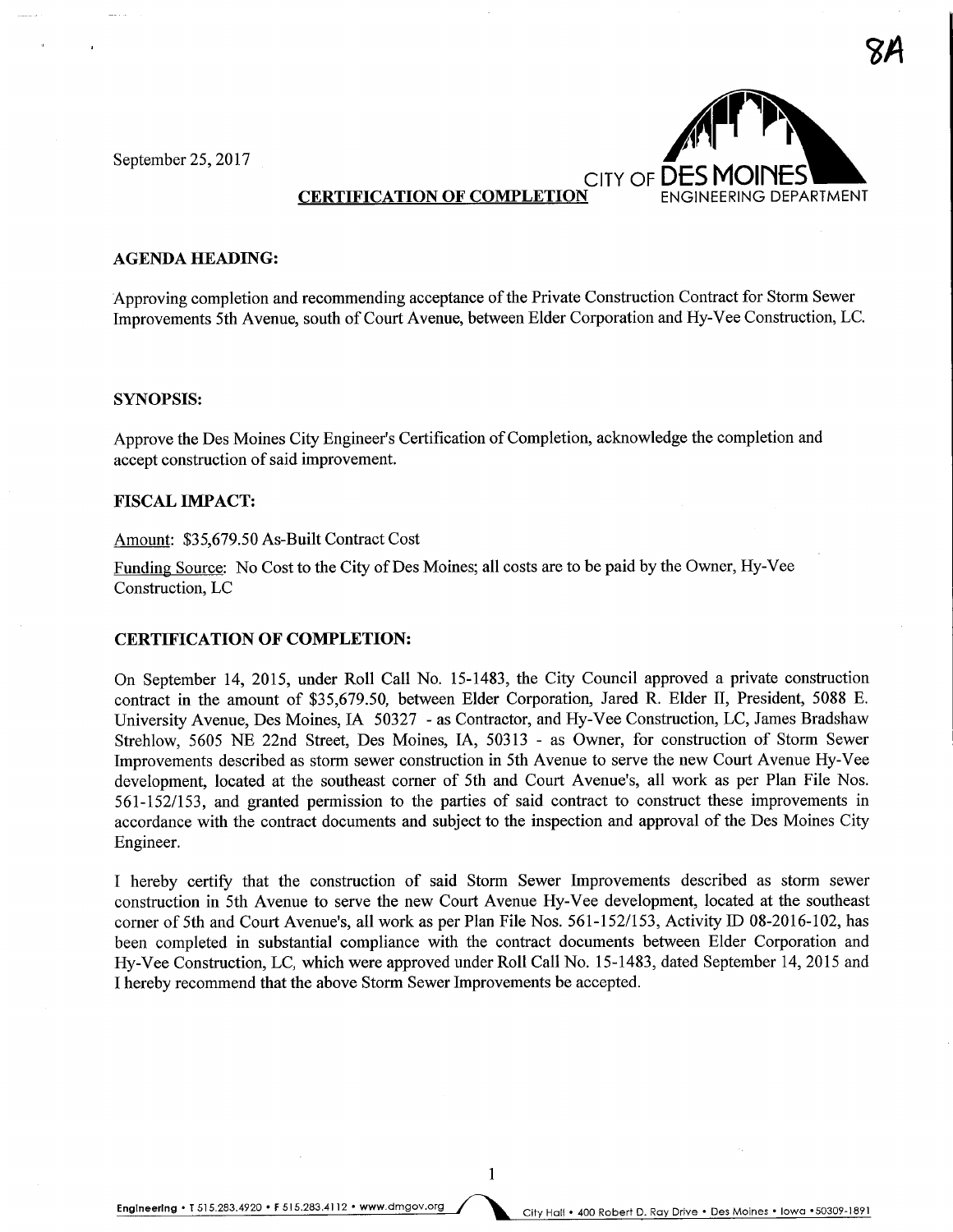I further certify that the amount of completed Storm Sewer Improvements is \$35,679.50.

Pinnela SCooksey

Pamela S. Cooksey, P.E. Des Moines City Engineer